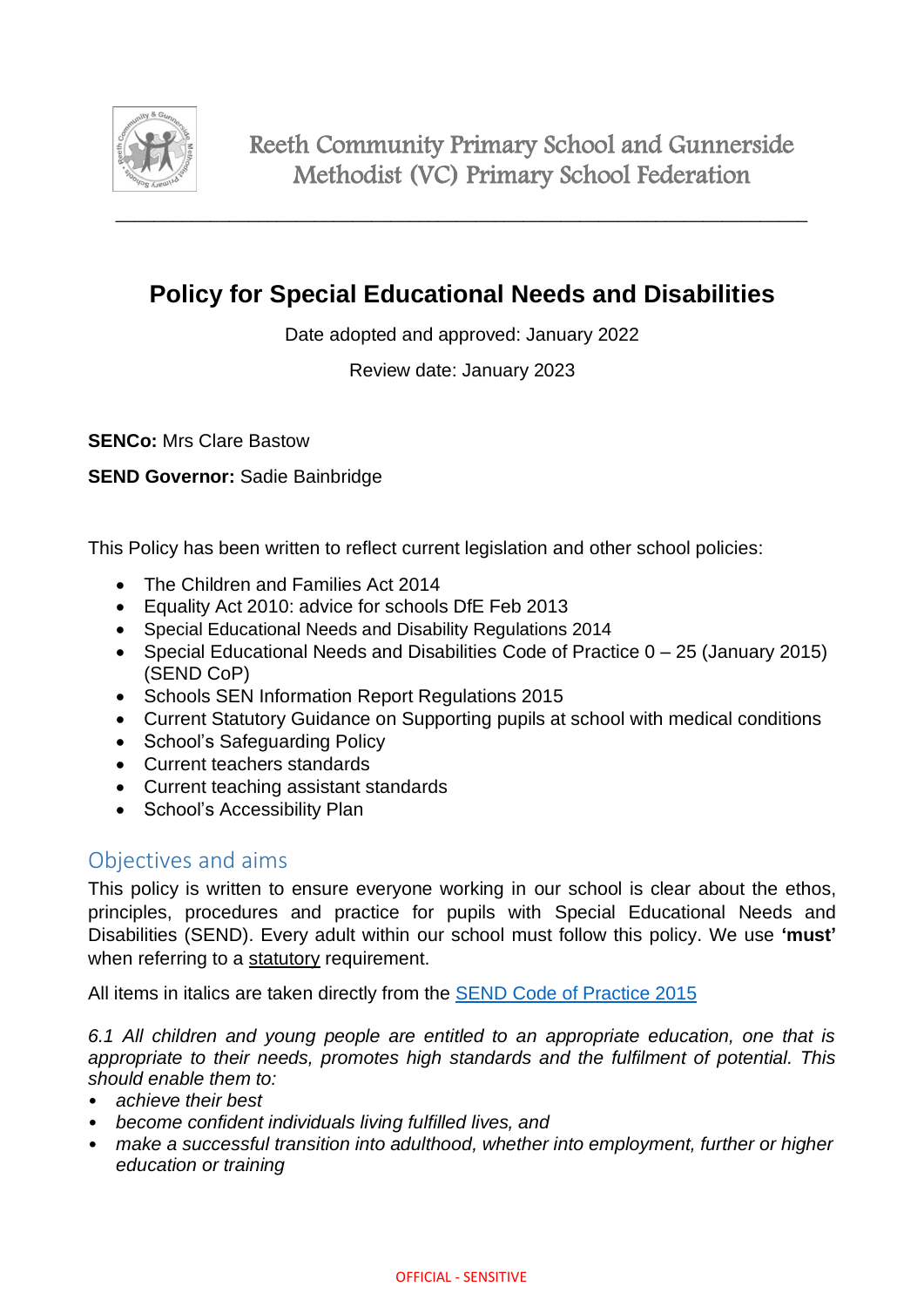Things we **must** do:

- use our best endeavours to make sure that a child with SEND gets the support they need – this means doing everything we can to meet the needs of children and young people with SEND
- ensure that children and young people with SEND engage in the activities of the school alongside pupils who do not have SEND
- designate a teacher to be responsible for co-ordinating SEND provision the Special Educational Needs co-ordinator, or SENCo
- inform parents when we are making special educational provision for their child
- prepare a SEN information report, which we publish on our school website
- state our arrangements for the admission of disabled children,
- state the steps being taken to prevent disabled children from being treated less favourably than others,
- provide facilities to enable access to our school for disabled children and publish our accessibility plan on our school website showing how we plan to improve access progressively over time
- have due regard to the general duties to promote disability equality.

A member of our governing body or a sub-committee has specific oversight of the school's arrangements for SEN and disability. This person is identified on the front page. All school leaders will regularly review how expertise and resources to address SEN can be used to build the quality of whole-school provision as part of our approach to school improvement.

The quality of education and the progress made by pupils with SEN is a core part of our school's performance management arrangements and its approach to professional development for all teaching and support staff. In addition, this also contributes to our school self-evaluation.

# How Do Teachers Identify Pupils with SEND?

*6.2 Every school is required to identify and address the SEN of the pupils that they support.* 

*6.36 Teachers are responsible and accountable for the progress and development of the pupils in their class, including where pupils access support from teaching assistants or specialist staff.* 

The identification of SEN is built into our overall approach to monitoring the progress and development of all our pupils.

The steps below outlines the process that you as a teacher will follow to identify pupils with **SEN.** 

- 1. Any child who gives you a concern whether it is due to a lack of academic progress, development or social need will be noted and dated on the child's 'At a Glance' pupil profile. This is referred to as a **'***short note***'** in the SEND CoP. It is imperative that your initial concern is shared with Clare Bastow as soon as possible and no later than the regular staff meeting. (If there is a child protection issue then our school's safeguarding procedures **MUST** be followed.)
- 2. If a parent or pupil also raises a concern, this must be taken seriously and we must listen to these concerns. These will be noted and dated on the records, as above. Again, inform Clare Bastow of their concern as soon as possible. (If there is a child protection issue then our school's safeguarding procedures **MUST** be followed)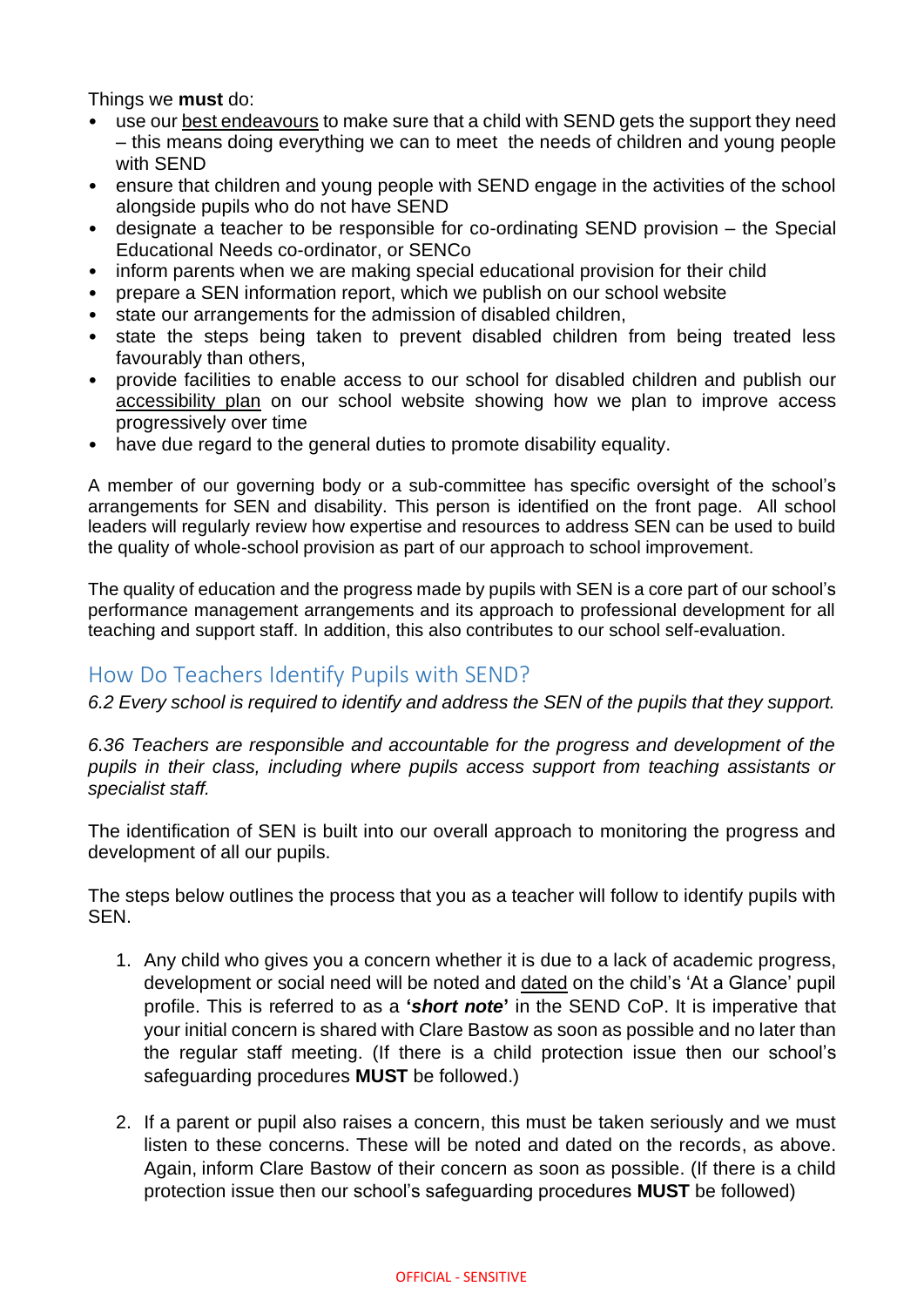- 3. N.B. At this point the child is not regarded as having SEN. How well the child responds or otherwise to the adjustments will determine if s/he has SEN.
- 4. Classteachers will discuss the concerns informally with the parent and gather information about what the possible barrier to learning is. Our SENCo will support you, if required. You will make any reasonable adjustments to your teaching that are required and report at the next pupil progress meeting on the impact of your adjustments (or at the next agreed time – this will be a maximum period of one term).

*6.21 Persistent disruptive or withdrawn behaviours do not necessarily mean that the child has SEN. Where there are concerns this needs to be logged and an assessment made by the class teacher, supported by the SENCo, if required. This is to determine whether there are any causal factors such as unidentified learning difficulties, difficulties with communication or mental health issues.* 

If appropriate, the SENCo may approach others such as Early Help as per the guidance in North Yorkshire County Council's (NYCC) [Ladder of Intervention](https://www.safeguardingchildren.co.uk/wp-content/uploads/2019/11/75036-Ladder-of-Intervention-final.pdf)*.* Any child in our school with SEND will not be discriminated against, sanctioned or disciplined due to their special educational need.

*6.17 Class and subject teachers, supported by the senior leadership team, should make regular assessments of progress for all pupils. These should seek to identify pupils making less than expected progress given their age and individual circumstances. This can be characterised by progress which:* 

- *is significantly slower than that of their peers starting from the same baseline*
- *fails to match or better the child's previous rate of progress*
- *fails to close the attainment gap between the child and their peers*
- *widens the attainment gap*

*6.18 It can include progress in areas other than attainment – for instance where a pupil needs to make additional progress with wider development or social needs in order to make a successful transition to adult life.* 

*6.23 Slow progress and low attainment do not necessarily mean that a child has SEN and should not automatically lead to a pupil being recorded as having SEN. However, they may be an indicator of a range of learning difficulties or disabilities. Equally, it should not be assumed that attainment in line with chronological age means that there is no learning difficulty or disability. Some learning difficulties and disabilities occur across the range of cognitive ability and, left unaddressed may lead to frustration, which may manifest itself as disaffection, emotional or behavioural difficulties.* 

5. At this point, a decision as to whether the child has SEN will be made in conjunction with the SENCo. The child or young person (CYP) is now described as being at 'SEN Support' and will be added to the school SEN, pupil premium and vulnerable learners register. They will appear as Code K on our school census. If required, we can seek advice from the local SEND Hub manager to clarify our decision. This will be undertaken by the SENCo.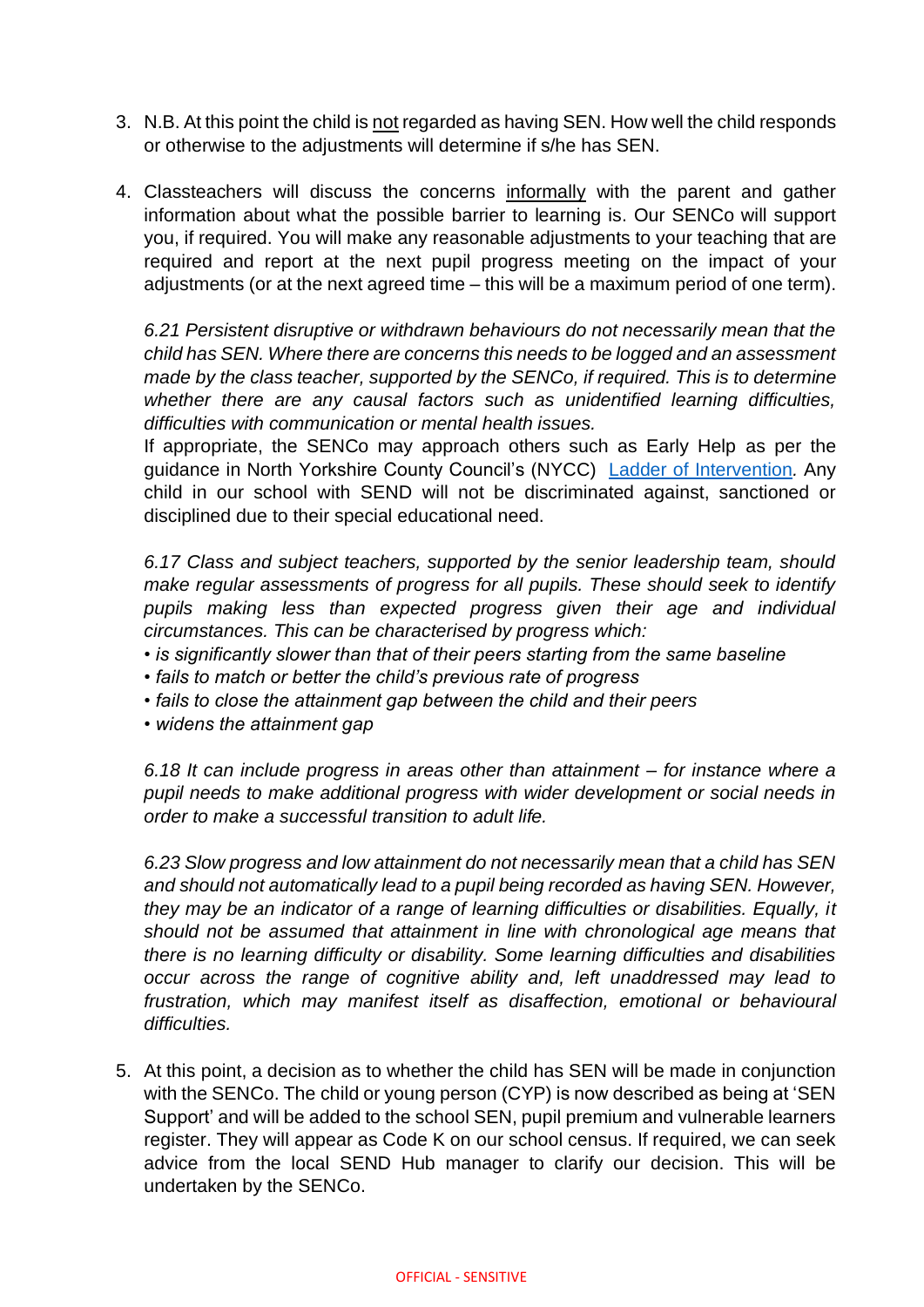6. Our SENCo will maintain a list of pupils who have been identified as having SEN on our SEN register. All information such as support plans, reports from external professionals, EHCP, 'At a Glance' pupil profiles etc will be uploaded to the child's folder within the SEN folder, accessible by all school staff.

# There are 4 broad areas of need

- Communication and Interaction
- Cognition and Learning
- Social, emotional and mental health difficulties
- Sensory and/or physical needs

If you would like further clarification of these areas of need, then consult the SEND CoP 6.28- 6.35 or discuss with our SENCo. To assist us, NYCC ha[s banding descriptors](https://cyps.northyorks.gov.uk/sites/default/files/SEND/SEND%20Assessment%20and%20Review/Banding%20process%20descriptors/Banding%20descriptors%20-%20%20Dec%202020.pdf) for each area of need.

# Special Educational Provision

Once the CYP has been identified as having SEN then the formal process begins. We **must** take action to remove barriers to learning and put effective special educational provision in place.

This is called the Graduated Response. It is a 4-part cycle: Assess, Plan, Do and Review.

Parents **must** be informed that their child has SEN and that additional and different provision is being provided for their child. Parents will be signposted to NYCC special educational needs and disabilities advisory and support service [\(SENDIASS\)](http://sendiassnorthyorkshire.co.uk/) and the [local offer.](https://www.northyorks.gov.uk/send-local-offer) A link to this can also be found on our school website.

The graduated response is outlined below:

- 1. **Assess.** Assess CYPs needs this happens at the start of each termly cycle to ensure we obtain a clear analysis of the CYP's need. The SENCo will support if required. We will ensure that the assessment informs any adjustments, approaches, resources, intervention and/or support required.
- 2. **Plan.** This will be undertaken at least termly with the parents and CYP. The views of parents and pupils are of paramount importance. This will be recorded on the plan. The plan is written by the class teacher, supported by the SENCo if required. We use the Individual Provision Map template. The focus will be on how to overcome the barriers to learning identified in the assessment. An agreed date to review the plan with the parents will be made at this meeting. Teachers are advised to refer to our whole school provision maps or intervention timetable to help plan any adjustments, approaches, resources or interventions required. If additional adult support is to be provided whether in-class or outside of class, it must be clear how, what and when this will be undertaken. The class teacher is responsible for monitoring the impact, supported by the SENCo. The additional adult support is someone who must be suitably trained to undertake the intervention.

Plans will be reviewed at the end of each term with new plans completed, with copies sent to parents, within the first two weeks of the new term. The SENCo will monitor the quality and appropriateness of the plans. The plans will be uploaded onto our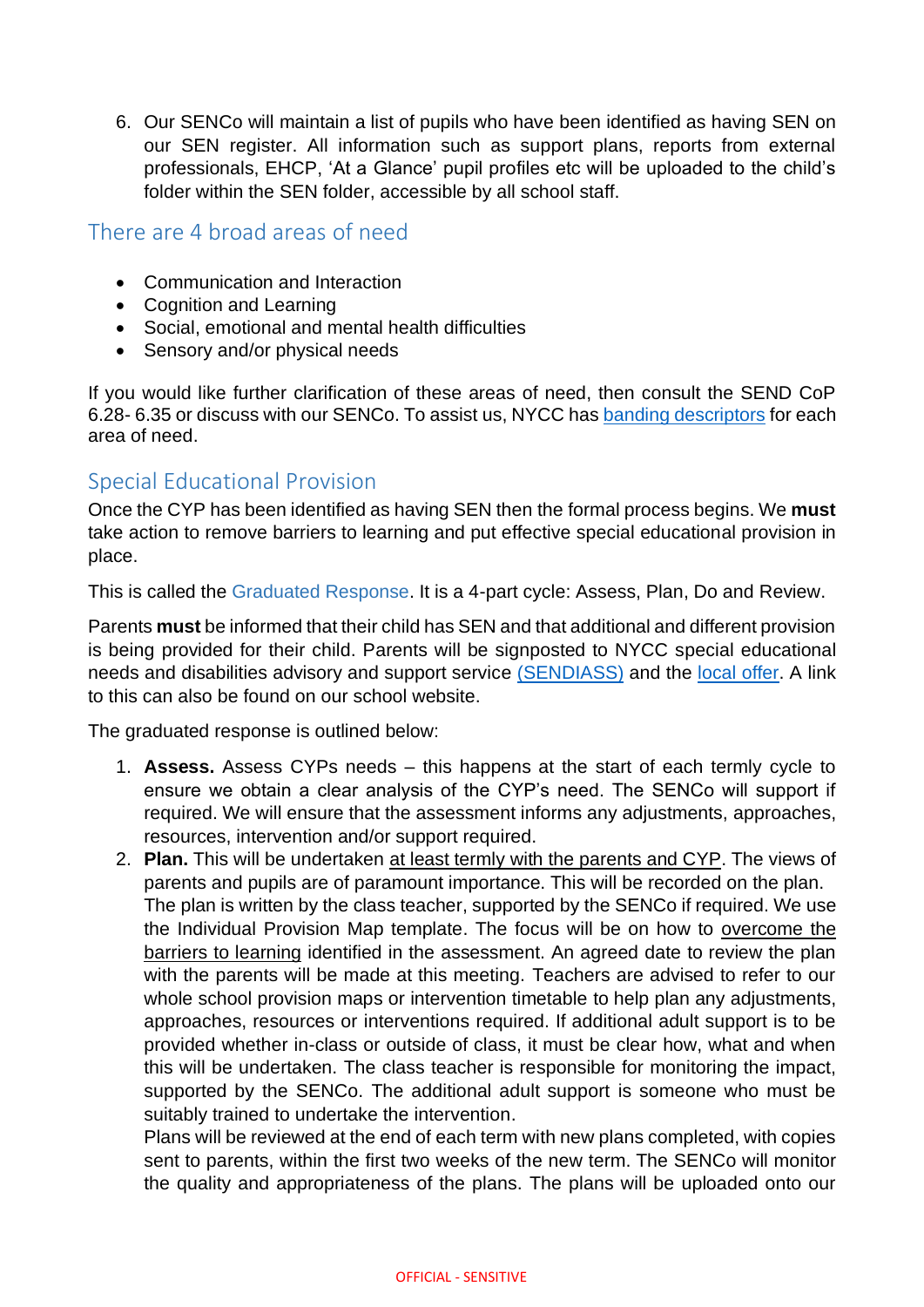server within 5 working days of the meeting and a copy given to the parent. The date of the next meeting will be put into the school diary.

- 3. **Do.** The previous policy was perhaps better, it said: The class teacher remains responsible for working with the child on a daily basis. Where the interventions involve group or one-to-one teaching away from the main class teacher, they still retain responsibility for the pupil. TAs must supplement and not replace teachers. Teachers are still required to work with the child in order to plan and assess the impact of any adjustments support or interventions. The SENCo will support the class teacher in the further assessment of the child's particular strengths and needs, by problem solving and advising on the effective implementation of support. The SENCo will monitor this provision.
- 4. **Review** The class teacher / SENCo will review the plan with the parents and CYP on the agreed date. The impact and quality of the support and interventions will be evaluated. This will feed back into the analysis of the pupil's needs. Parents will be given clear information about the impact of the support and interventions provided, enabling them to be involved in planning next steps.

### Involving Specialists

If at any point the class teacher , in consultation with the SENCo, feel they need additional advice and support from an outside agency then the consent of the parent **must** be obtained first.

This would be undertaken by the SENCo, in consultation with parents and teachers when a pupil continues to make little or no progress or where they continue to work at levels substantially below those expected of pupils of a similar age despite evidence-based interventions/adjustments. These interventions/support will be delivered by appropriately trained staff.

The class teacher will be asked to support the completion of the application. Class teachers are expected to engage with the outside agency the school has approached, incorporate their recommendations into their plans, and facilitate information sharing between the parents/carers and the outside agency.

# **Transition**

SEN support will include a plan for effective transition between phases of education. A transition meeting is required before the end of the term prior to the child making the transition. Class teachers must review SEN support plans with parents and new class teachers and create a new plan together where required. Additional transition visits to new classroom/school to be arranged as necessary.

# Education, Health and Care Plans (EHCP)

Where a child is in in receipt of an EHCP, the provision in Section F of the EHCP **must** be provided**.** Our teachers remain responsible for the CYP's progress. There will still be termly reviews and the graduated response will remain in place. In addition, there will be an 'Annual Review' held each year. This **must** be before the date of the anniversary of the plan being issued. The SENCo will chair the meeting and complete the required paperwork. For further details about this process and who is invited, please discuss this with the SENCo.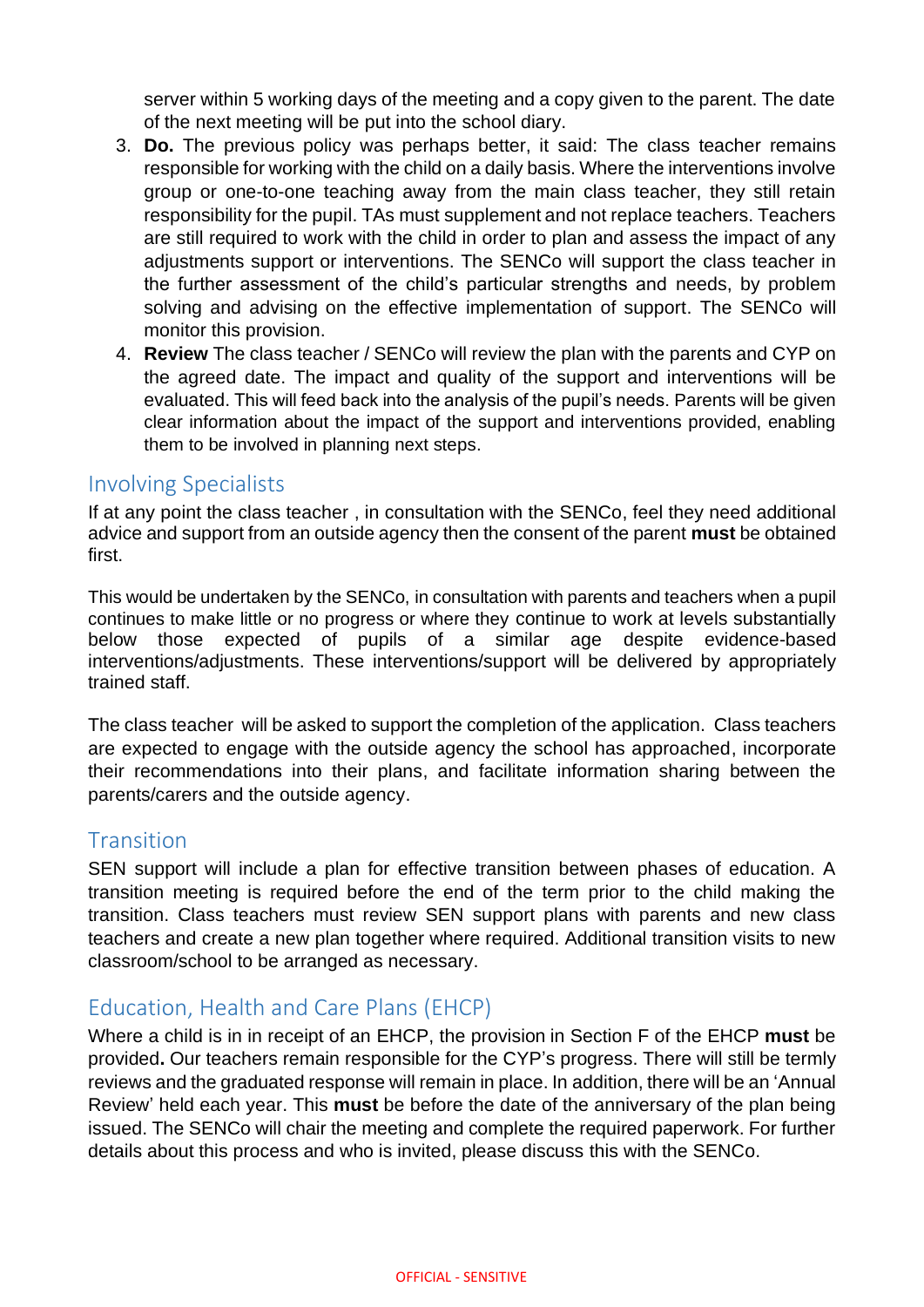# Confidentiality

Staff may have access to personal data about pupils and their families which must be kept confidential at all times and only shared when legally permissible to do so and in the interest of the CYP. Records should only be shared with those who have a legitimate professional need to see them. Staff should never use confidential or personal information about a CYP or her/his family for their own, or others advantage (including that of partners, friends, relatives or other organisations). Information must never be used to intimidate, humiliate, or embarrass the child. Confidential information should never be used casually in conversation or shared with any person other than on a need-to-know basis. In circumstances where the CYP's identity does not need to be disclosed the information should be used anonymously. There are some circumstances in which a member of staff may be expected to share information about a CYP, for example when abuse is alleged or suspected. In such cases, individuals have a responsibility to pass information on without delay, but only to those with designated safeguarding responsibilities or to statutory services. If a CYP, or their parent / carer makes a disclosure regarding abuse or neglect, the member of staff should follow our school safeguarding procedures.

# Roles and Responsibilities

The Headteacher and teaching staff, including the SENCo, will analyse data to identify any patterns in the identification of SEN, within the school and in comparison with local and national data. We will then use this information to reflect on and improve the quality of education. The SENCo will use the data dashboards to compare our school with local and national data annually and report to our senior leadership team. (The January census is used and the data is supplied by NYCC at the end of the summer term or early autumn term each year).

### Role of the Governors

Our Governing Body will work with our Headteacher to ensure that our school meets its responsibilities under the Children & Families Act 2014 particularly section 66 regarding using our best endeavours and the Equality Act 2010.

Our Governors **must** have regard to the SEND Code of Practice.

Our Governors **must** ensure that a Special Educational Needs Coordinator (SENCo) is appointed and that they are qualified, i.e. they are a qualified teacher and have the national award for special educational needs and disabilities (NASENCo). If our SENCo does not have this award on the day they are appointed then our Governing Body **must** ensure it is achieved within 3 years of their appointment. This also applies to the Headteacher if they take on the role of SENCo.

- *6.3 There should be a member of the governing body or a sub-committee with specific oversight of the school's arrangements for SEN and disability. School leaders should regularly review how expertise and resources used to address SEN can be used to build the quality of whole-school provision as part of their approach to school improvement.*
- *6.97 They should consider their strategic approach to meeting SEN in the context of the total resources available, including any resources targeted at particular groups, such as the pupil premium.*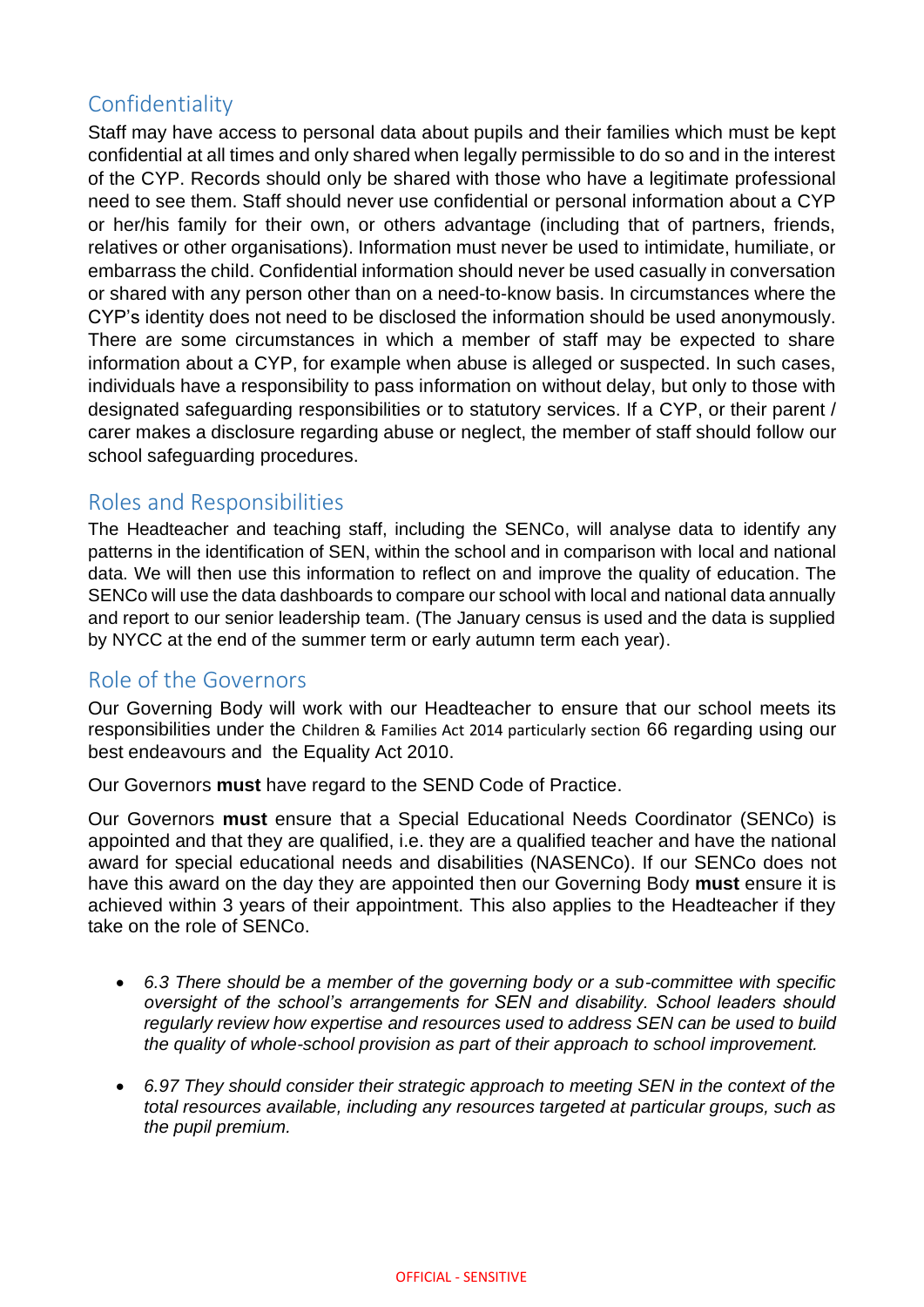In our school, this means that a SEN Governor is appointed to work directly with the SENCo and other members of the senior leadership team and report to the governing body about matters related to SEND.

*The Governors must publish at least annually a SEN Information report.*

• *6.79 The governing bodies of maintained schools and maintained nursery schools and the proprietors of academy schools must publish information on their websites about the implementation of the governing body's or the proprietor's policy for pupils with SEN. The information published should be updated annually and any changes to the information occurring during the year should be updated as soon as possible.* 

The report **must** contain as a minimum the 14 bullet points listed in section 6.79 of the SEND CoP and

will include arrangements for supporting CYP who are looked after by the local authority and have SEN. Therefore, we will produce this annually and it will be uploaded onto our school website in the Special Educational Needs section under School Information.

*xxi School governing bodies and proprietors must also publish information about the arrangements for the admission of disabled children, the steps taken to prevent disabled children being treated less favourably than others, the facilities provided to assist access of disabled children, and their accessibility plans.* 

### Role of the SEN Governor

Our SEN Governor will:

- be familiar with the SEND Code of Practice 2015 particularly Chapter 6
- be a critical friend to our SENCo by visiting at least once a term
- be aware of the numbers of CYP at our school with SEN and disabilities
- be aware of our SEND action plan

Monitor:

- the progress and attainment of our CYP with SEND
- attendance rates of our CYP with SEND
- fixed term and permanent exclusion rates of our CYP with SEND
- any internal exclusions including the frequency and length of time our CYP with SEND are sent out of lessons as a behaviour management strategy
- that our CYP are not being unfairly treated due to their SEND, for example being disproportionally being sent out of lessons, or excluded from taking part in wider educational experiences
- that our CYP receive a broad curriculum and social experiences, including that they do not disproportionately miss out on curriculum content, creative activities and break times in order to access additional support
- that all policies are non-discriminatory regarding pupils with SEND

Investigate:

- the gaps or differences in our performance, attendance or exclusion (including internal exclusions) levels between our CYP with and without SEND
- our strengths and areas for development regarding SEND provision
- how SEND is represented in our school development plan, and whether progress is being made towards targets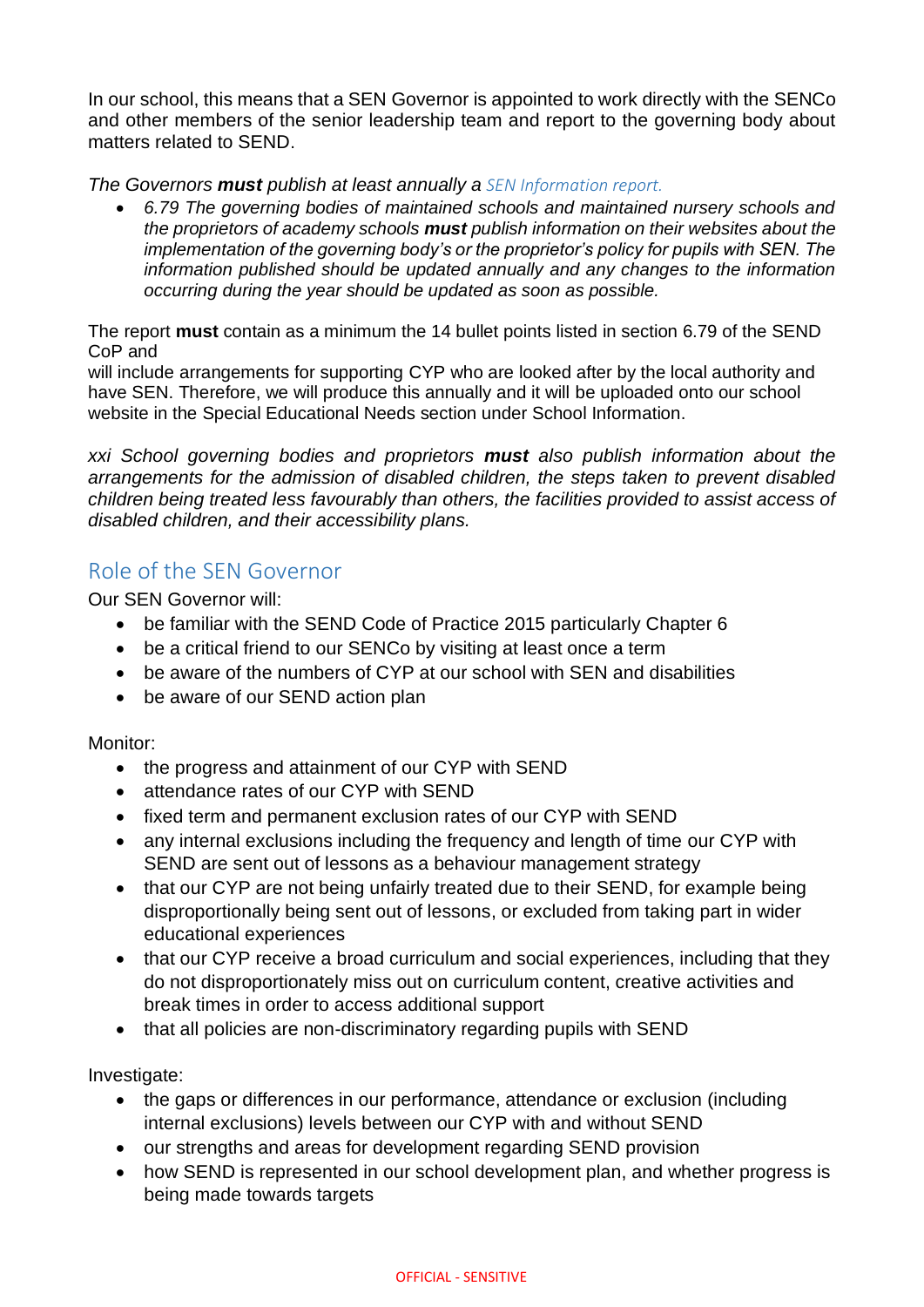- obtain the views of our parents of CYP with SEND, about their experience of the school's SEN provision
- obtain the views of our CYP with SEND including their enjoyment and experience of learning
- obtain the views of our teachers, about their ability to implement the SEND plan

Report:

• each term to our full governing board on their findings

# Role of the Headteacher

The Headteacher is responsible for the strategic development, policy and provision in our school.

They are responsible along with the governing body to ensure our school meets its responsibilities under Children and Families Act 2014 and the Equality Act 2010.

The Headteacher and SENCo will publish a clear picture of the resources (e.g. a whole school provision map) that are available to the school.

The Headteacher and SENCo will ensure that any member of staff working with any CYP who has SEND is aware of their needs and have arrangements in place to meet them.

### Role of the SENCo

*6.87 The SENCo has an important role to play with the headteacher and governing body, in determining the strategic development of SEN policy and provision in the school. They will be most effective in that role if they are part of the school leadership team.*

*6.88 The SENCo has day-to-day responsibility for the operation of SEN policy and coordination of specific provision made to support individual pupils with SEN, including those who have EHC plans.*

*6.89 The SENCo provides professional guidance to colleagues and will work closely with staff, parents and other agencies. The SENCo should be aware of the provision in the Local Offer and be able to work with professionals providing a support role to families to ensure that pupils with SEN receive appropriate support and high quality teaching.*

*6.90 The key responsibilities of the SENCo* will *include:*

*• overseeing the day-to-day operation of the school's SEN policy*

- *co-ordinating provision for children with SEN*
- *liaising with the relevant Designated Teacher where a looked after pupil has SEN*
- *advising on the graduated approach to providing SEN support*

*• advising on the deployment of the school's delegated budget and other resources to meet pupils' needs effectively*

*• liaising with parents of pupils with SEN*

*• liaising with early years providers, other schools, educational psychologists, health and social care professionals, and independent or voluntary bodies*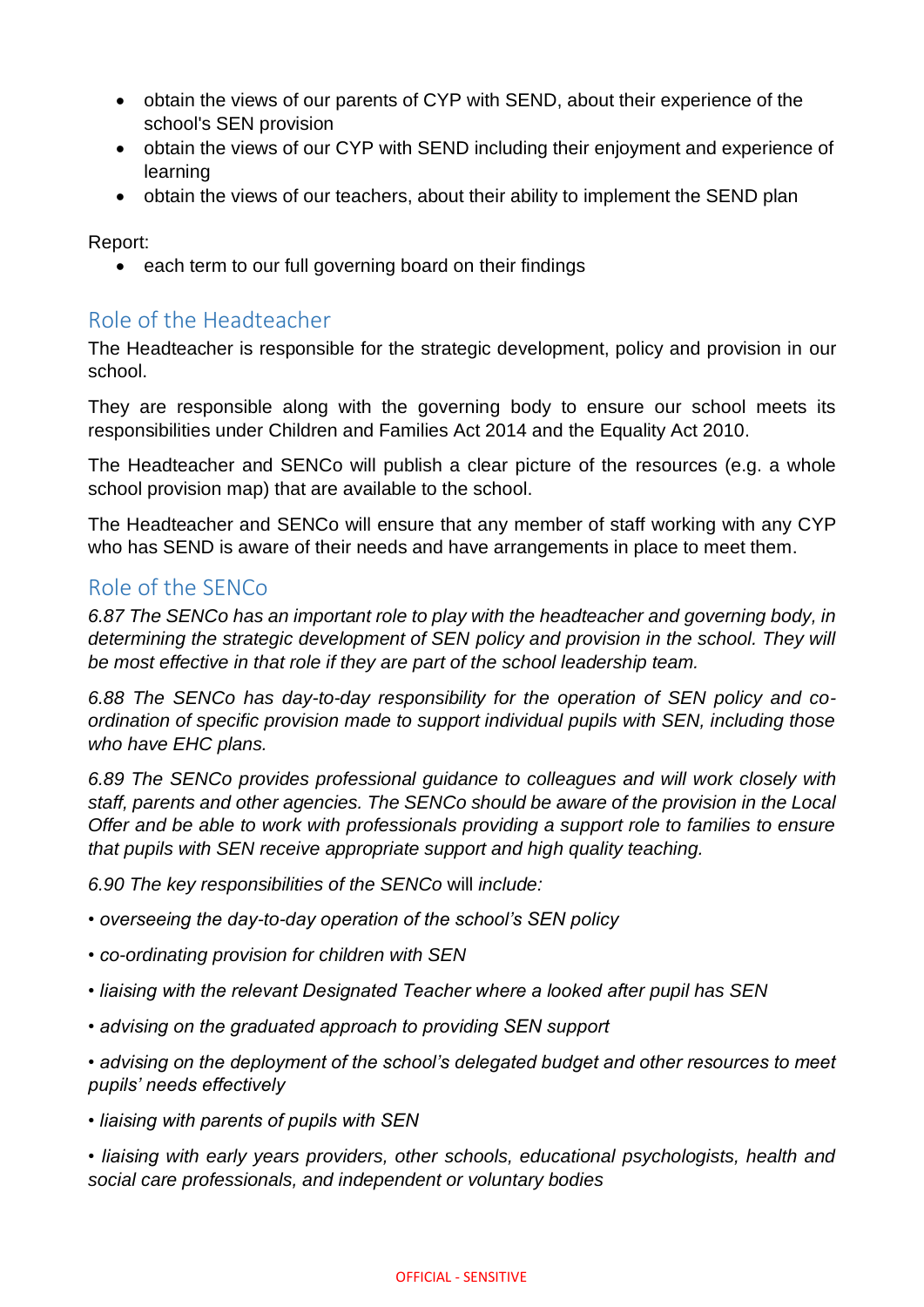*• being a key point of contact with external agencies, especially the local authority and its support services*

*• liaising with potential next providers of education to ensure a pupil and their parents are informed about options and a smooth transition is planned*

*• working with the headteacher and school governors to ensure that the school meets its responsibilities under the Equality Act (2010) with regard to reasonable adjustments and access arrangements*

*• ensuring that the school keeps the records of all pupils with SEN up to date*

Our school will ensure that the SENCo has sufficient time and resources to carry out these functions. We will provide our SENCo with sufficient administrative support and time away from teaching to enable them to fulfil their responsibilities in a similar way to other important strategic roles within a school.

Our SENCo has a strategic and operational aspect to their role.

The monitoring of SEND provision in our school is an essential role of our SENCo, as it will inform any areas for development.

This will be undertaken in a variety of ways such as, but not limited to:

- classroom observation with a focus on: SEND provision, resources and environment
- scrutiny of all SEND support plans content, implementation and impact
- quality assure the delivery of any interventions
- ongoing assessment of progress and impact made by intervention groups
- work sampling of pupils with SEND at least termly via book scrutinies
- attendance at pupil progress meetings
- CYP questionnaires/discussions: after interventions, about support/provision in class and homework
- teacher/TA questionnaires/discussions
- effective deployment, preparedness and practice of TAs including teaching assistant interactions and questioning skills
- informal/formal feedback from staff, parents and CYP
- CYP progress tracking, using assessment data (whole-school processes)
- attendance records of pupils with SEND
- whole school provision map
- pupil premium scrutiny and impact (similarly for Covid catch-up funding if appropriate)
- supporting CYP and staff with effective transition
- consider examination/test access arrangements
- support CPD with a focus on SEND in school
- termly meeting with our SEN Governor and report to our senior leadership team

### Role of class teachers

*6.36 Teachers are responsible and accountable for the progress and development of the pupils in their class, including where pupils access support from teaching assistants or specialist staff.*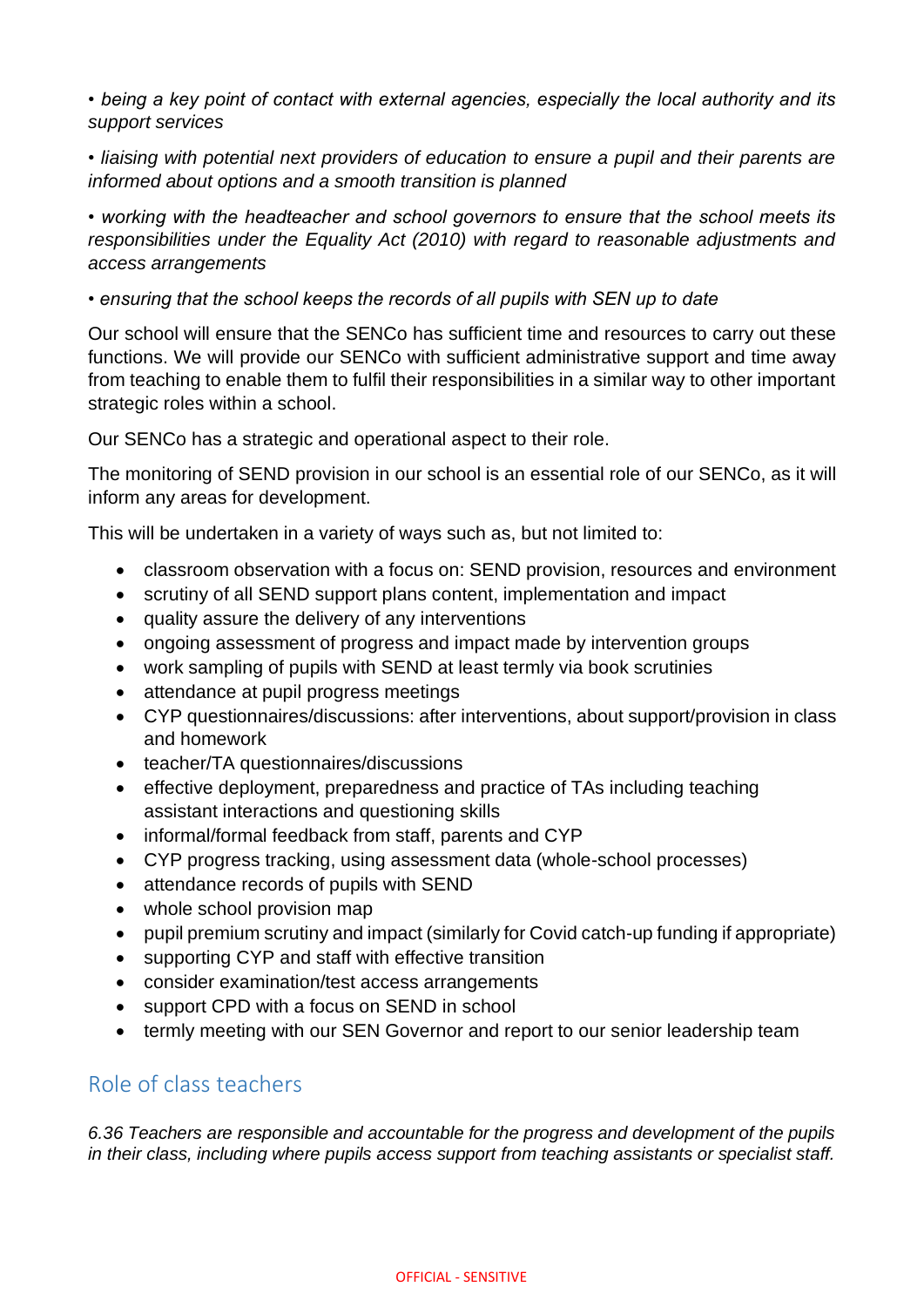The role of the class teachers is to:

- support the SENCo and Headteacher to implement this policy and have due regard to the SEND CoP
- support and engage with the SENCo in regard to the SEND monitoring role
- identify pupils with SEND
- write effective SEN support plans, and implement and review them, as set out in this policy
- set high expectations for every CYP including those with SEND
- liaise effectively with parents and listen and act upon their concerns
- use appropriate assessments to identify barriers to learning and set targets that are ambitious for all CYP
- plan lessons that will address potential areas of difficulty and remove barriers to achievement.
- use their best endeavours to meet the needs of CYP with SEND
- make reasonable adjustments to overcome barriers to learning
- remain responsible for working with the CYP on a daily basis
- keep abreast of SEND initiatives and CPD

# Role of all support staff (including MSAs, front line staff)

The role of the support staff is to:

- ensure CYP become independent, resilient learners
- promote self-esteem and social inclusion
- develop their knowledge of the curriculum
- work collaboratively with class teachers to overcome any barriers to learning
- report any observations about the CYP they are supporting to the class teacher
- contribute to reports for reviews of CYP with SEND
- attend CPD and keep abreast of initiatives
- follow the TA Standards (if appropriate)